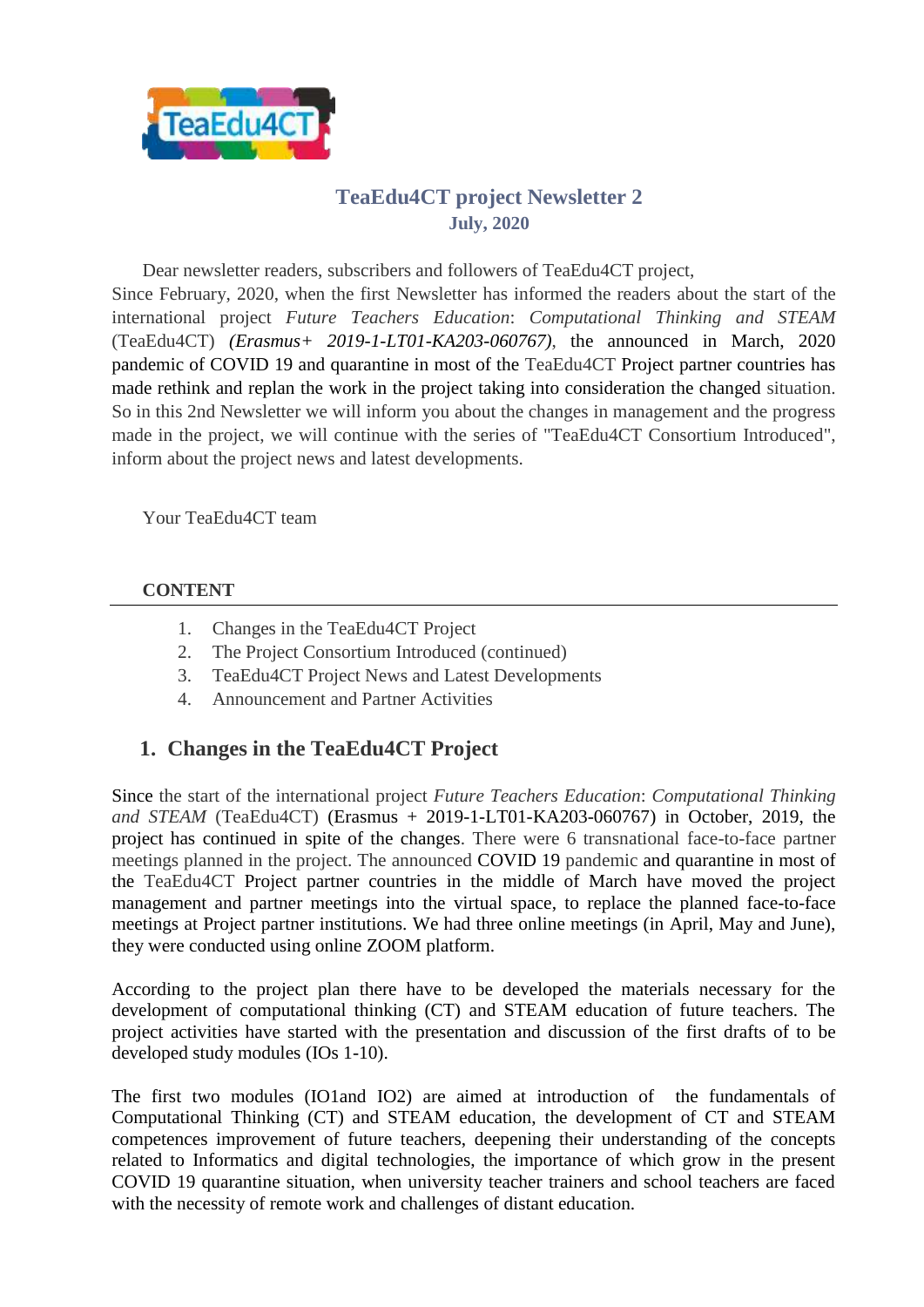

Participants of the online meeting, June 19, 2020

It was agreed on common educational conceptions regarding CT and STEAM of the first two modules (IOs 1 and 2), which, on the one hand, should develop students', future teachers' understanding of the theoretical background of CT and STEAM education and, on the other hand, they will be used as background, framework and fundamental information for the development of the other eight modules (IOs 3-10) of the project, so it was important to have them completed first. Valentina Dagienė (VU) presented the structure of Module 1 (IO1) – *Framework for the development of the modules: CT and STEM for future teachers* - consisting of 6 units: (1) Cognitivism; (2) TPACK Framework; (3) Digital Competence Framework; (4) Inquiry Based learning; (5) Project Based Learning; (6) Constructionism. Future teachers will be able to choose which unit to study. Each unit was presented and discussed. A detailed draft plan of Module 2 (IO2) - *General Introduction of CT: a basic module for all teachers* - was presented by Erik Barendsen from Radbound University in Nijmegen.

There were some worries expressed regarding the piloting and testing of the modules in the conditions of the prolonged quarantine and further distant online implementation of study modules. It was agreed that the developers of the modules should think of the including into the modules the e-learning or blended learning approaches, materials, methods and tools suitable for distant and online implementation of the modules.

It was also agreed that Tallinn University will provide suggestions (and examples) in their Module (IO10) – *Technological, pedagogical and instructional design aspects of teaching CT for STEAM teachers/ trainers /researchers* - how to combine module units according to target groups.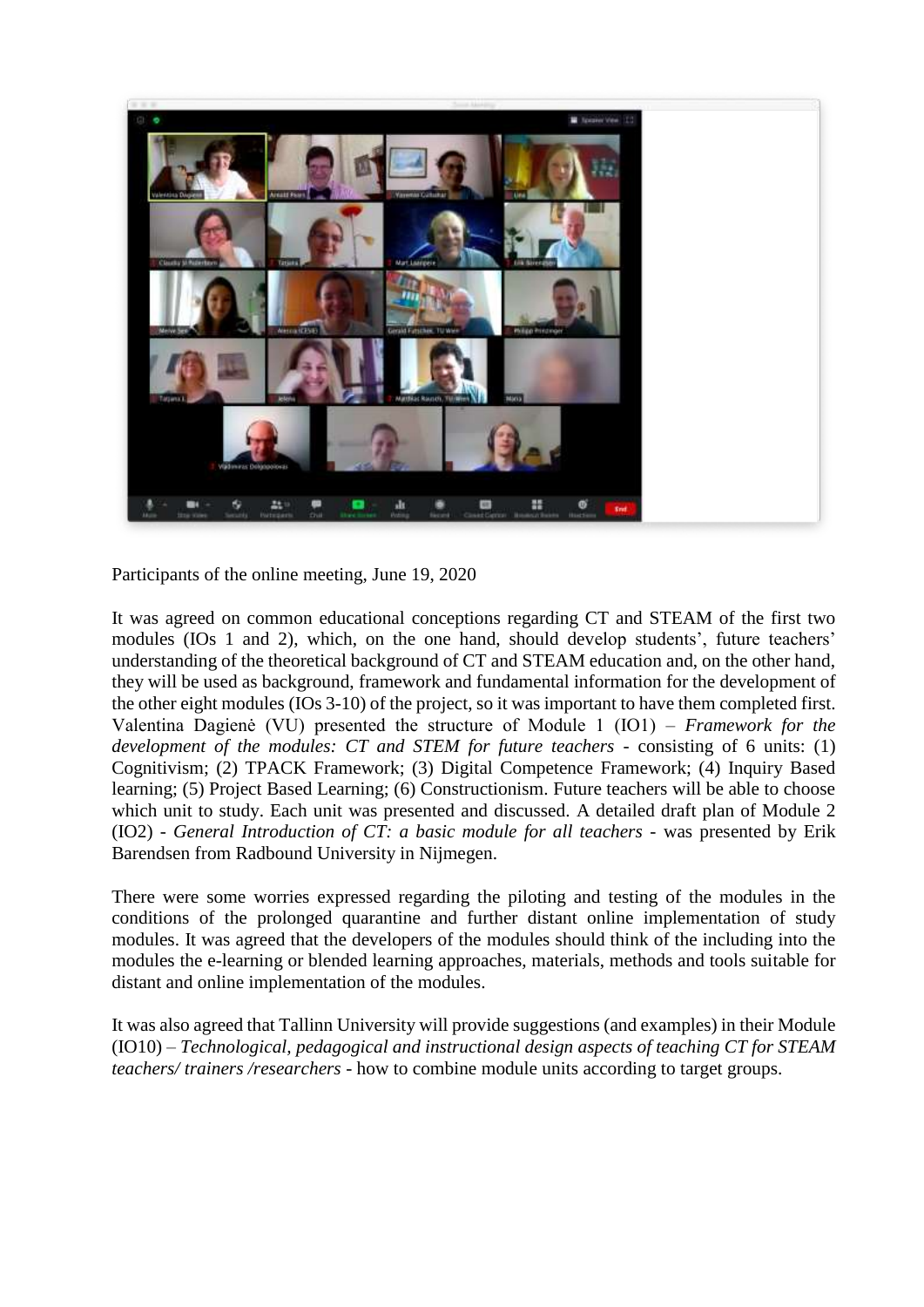### **2. The Project Consortium Introduced (continued)**

The project partners are a cluster of leading European institutions in computer science education, CT and STEAM education. Eight universities and two research centres are involved. In this Newsletter we would like to continue the introduction of partner institutions of the project, among them there is Ankara University (Turkey), which is actively involved in the activities of TeaEdu4CT project. Ankara University is responsible for the development of two CT modules in this project: (a) a module covering CT thinking aspects for pre-school education; (b) a module for teaching of CT for languages, arts and humanities of prospective teachers.

**Ankara University**, founded in 1946, was the first institute of higher education to be established in the modern Turkish Republic (www.en.ankara.edu.tr). Today it is known as one of the leading research universities having 18 university faculties. Ankara University, a public university with more than 60,000 students, it offers a large academic portfolio with courses in a number of scientific disciplines, including social, medical, natural and applied sciences, as well as teacher education, arts and sports. It also offers associate, undergraduate, master's and doctoral level programmes. Distance and continuing education courses are also available.

According to the data of the year 2018, Ankara university researchers were involved in 1096 projects. Their research results were presented in 3369 publications only for the year 2018, beside the university's teaching mission. Computer Education and Instructional Technology (CEIT) department of Faculty of Educational Sciences is directly engaged in this project. CEIT graduates computing teachers as well as well-donated human resource for information technology and computer science sector for many years from now. The priority areas include computer science education, instructional technology, instructional design, e-Learning and research.

**Yasemin Gülbahar Güven,** involved in activities of this project, is a professor, who is responsible for both teaching and research. She published over 100 scientific papers, textbooks and conference papers in the field of computer education and instructional technologies specifically on e-Learning and computer science education (http://cv.ankara.edu.tr/kisi.php?id=gulbahar@ankara.edu.tr&deger=2). Professor Gülbahar worked with the Ministry of National Education between 2011-2012 and 2016-2018, she has coordinated the development of a national curriculum, a computing course for children (ages 1- 10). Besides, she has been acting as the editor of the books and materials prepared for this computing course.

**University of Turku**, established in 1920, is the second largest university in Finland (utu.fi/en). It is a truly international and genuinely multidisciplinary research institution, with ranking in top one percent in general. UTU offers study and research opportunities in faculties of business, economics, education, humanities, law, mathematics and natural sciences, medicine, and social sciences. *Centre for Learning Analytics* is a research unit concentrated on digital learning and learning analytics. The unit consists of researchers, teachers and technical experts with mutual interest on pedagogically clever utilization of digital tools in learning. In addition to high quality research, the Centre develops a collaborative learning tool called ViLLE, which is already utilized in one third of all schools in Finland and in various other countries. Centre has participated in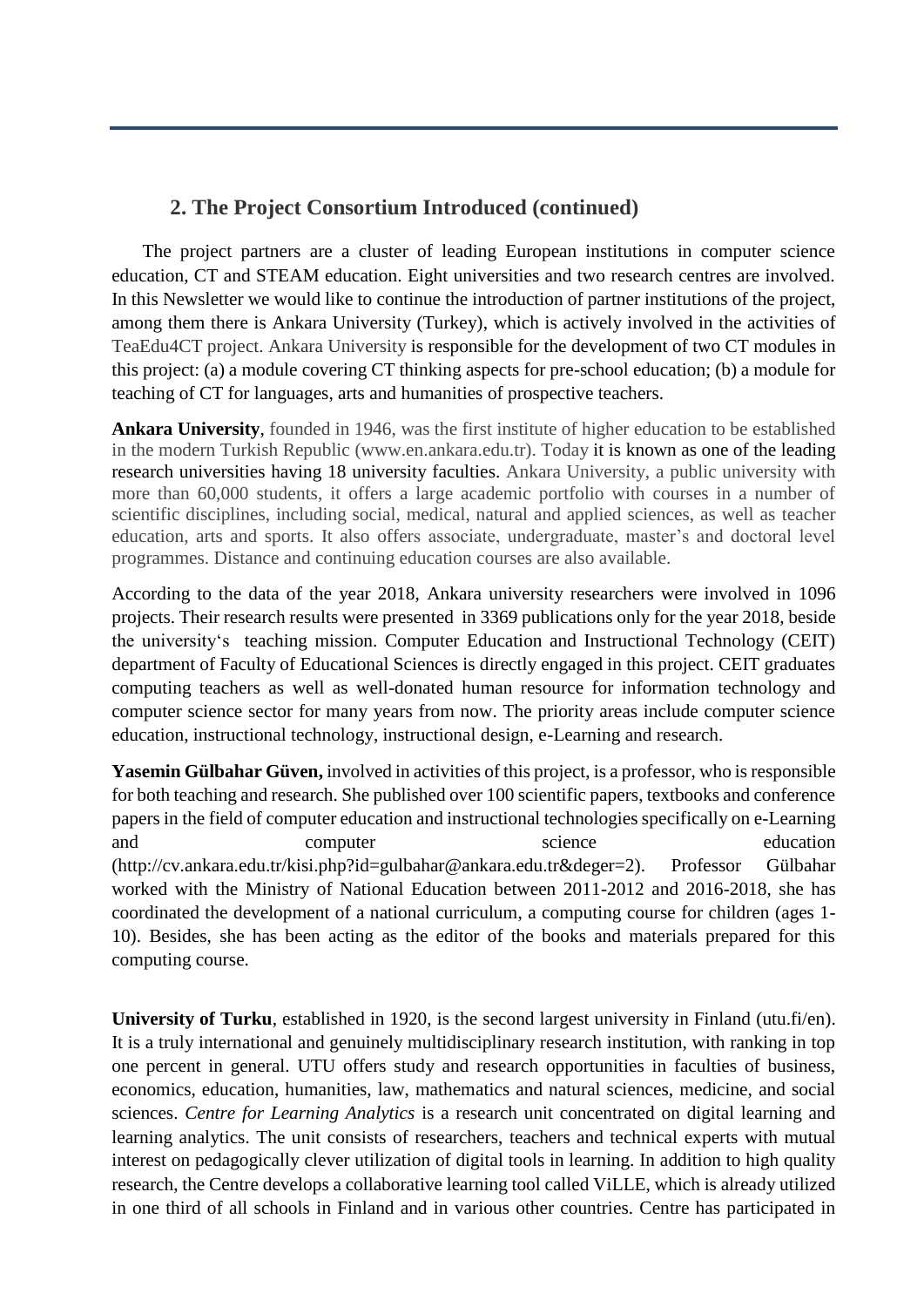various groundbreaking projects about utilizing digital technology in pedagogical context. These include, for example, the first experiences with a digital matriculation exam, the national assessment of Mathematics and the Finnish language and also electronic entry exams for health education in Finland. In this project University of Turku (Finland) is developing a module of *Educational environments for CT and STEAM.* It corresponds to the experience the university has in this field acquired in recent projects:

1. *Growing Mind*: a project that aims at producing means for the renewal and development of schools, teachers and students on the personal, social, and institutional level.

2. *Analytics Intelligence*: a joint project of Finnish universities concentrating on developing new methods for learning analytics.

3. *eMath* – EU-funded project where new, pedagogically groundbreaking digital teaching methods and tools were developed

4*. National Assessment of Mathematics, Finnish Language and Sustainability in Finland* – the digital version of the assessment done with the 8th graders.

5. *APOA* – a nationwide project where learning analytics for universities of applied sciences is developed and utilized.

The researchers involved in this project are **Mikko-Jussi Laakso** and **Mikko-Ville Apiola. Mikko-Jussi Laakso** has published 78 international refereed journal papers, conference papers, and other publications. Laakso has been working in the field of educational technology and learning, especially automatic assessment accompanied with immediate feedback, software visualisation, and learning management systems. Laakso leads the Centre for Learning Analytics, which has the key role in executing the research project. Laakso held a visiting scholar position (January 2009 - June 2011) at several universities in Melbourne, Australia; namely Monash University, Melbourne University and RMIT. **Mikko-Ville Apiola** is a postdoctoral researcher in learning analytics at the University of Turku, Finland, Department of Future Technologies. His formal education includes studies in computer science, mathematics, statistics, psychology, social psychology, software business, and media communication. He received his PhD in computer science education from University of Helsinki, Department of Computer Science, which is the highest ranked computing department in Finland. He completed his PhD on the topic of creativity and contextualising computing education for open-ended problem solving in higher education.

**CESIE – a European Centre of Studies and Initiatives** (cesie.org/en/) - is a non-profit, apolitical, and non-governmental organisation based in Palermo (Italy) and established in 2001. CESIE is committed to promote the cultural, social, educational and economic development at local, national, European and international levels. CESIE contributes to growth and development through the active participation of people, civil society and institutions, always valuing diversity. CESIE as organisation is inspired by the work and theories of sociologist Danilo Dolci (1924- 1997), a social activist, a popular educator and a poet. He was called "Gandhi of the Sicily", a protagonist of the non-violence movement in Italy, who is best known for his opposition to poverty, social exclusion and the Mafia on Sicily. CESIE of today breaks with an ethnocentric global drive and focuses on individuals and diversity. Doing so, they apply the teaching of Danilo Dolci, who developed innovative educational nonviolent methods (such as the "strike in reverse" –working without pay- through which individuals initiated unauthorized public works projects, by and for the grass-roots in the '50 in Sicily).CESIE focuses its work on the research of social needs and challenges and the use of innovative learning approaches. In this way, CESIE actively connects research with action through the use of formal and non-formal learning methodologies. The organisational structure is divided into 6 thematic units working in cooperation and managing activities in their specific fields: Higher Education and Research; Rights and Justice; Adult,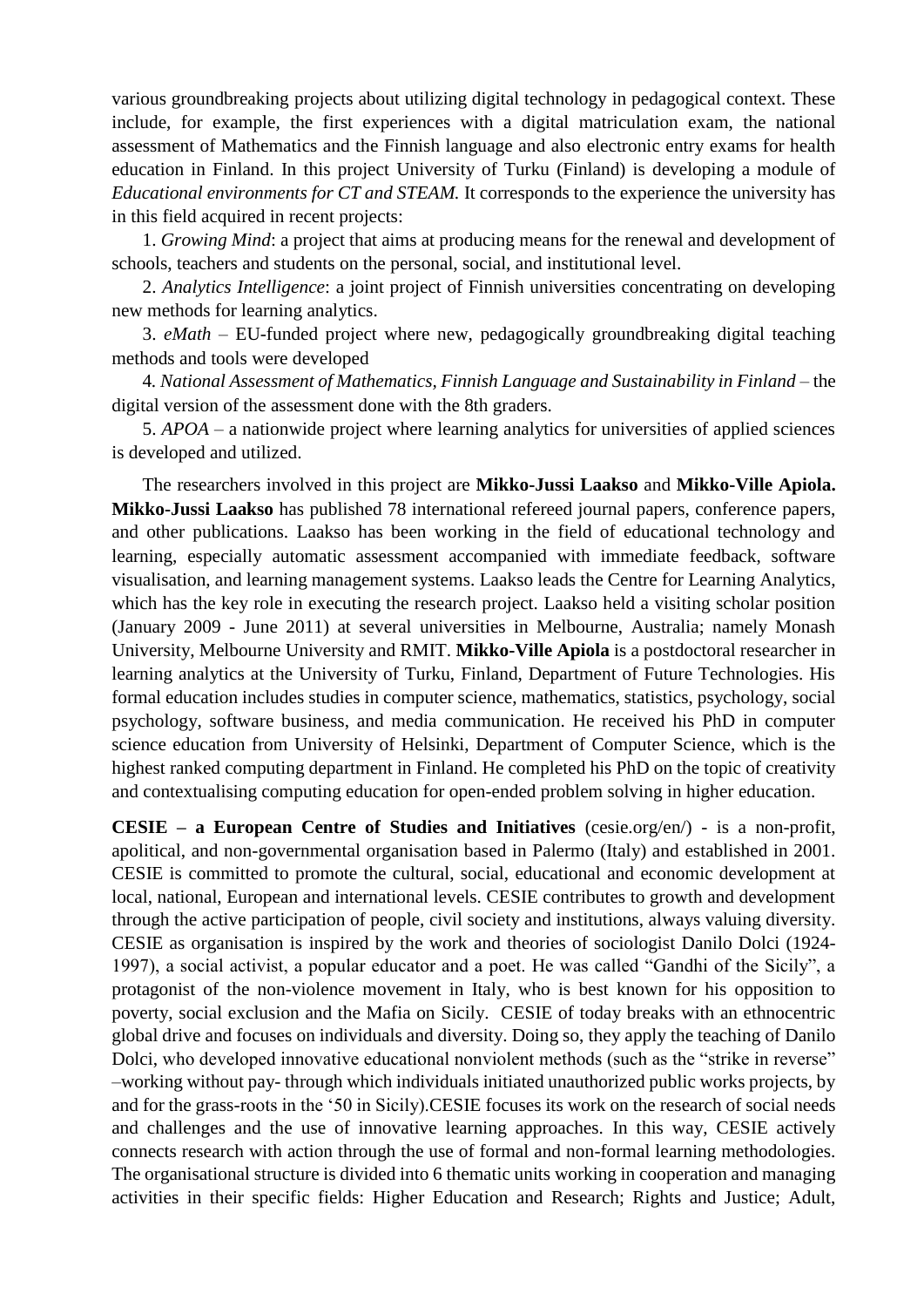Migration; School; Youth. The units are supported by 3 geographical departments (Local, European and International) and 4 transversal offices (Visibility and Communication, Networking, HRs, Financial). Moreover, CESIE benefits from a broad network of partners with more than 3000 civil society organisations, universities, schools, research centres, public authorities and private entities, youth centres, companies and entrepreneurs in the world. CESIE staff is composed of 60 people with a wide range of qualifications, skills and professional profiles, united by a deep sharing of ideals that lead our activities. The team has an international character being composed not only by Italians, but also by people from the UK, Germany, France, Spain, Serbia, Lithuania, etc. At the same time, CESIE relies on about 150 external experts that collaborate for specific activities in their offices: three in Sicily and three abroad. Equally important is the contribution from around 100 interns and volunteers engaged in internships at this organization per year. Along with other institutions and organisations, CESIE is currently implementing over 120 projects cooperating with more than 80 countries.

People from CESIE partner organisation, who are actively involved in the TeaEdu4CT project, are **Jelena Mazaj** and **Alessia Valenti**. They both are working in CESIE *Higher Education and Research Unit* (HERU), its work is based on qualitative and quantitative research methods to a wide range of sectoral and transdisciplinary activities, maximising their impact at local and international levels. Their responsibility in this project is the creation of Quality Assurance (QA) system of TeaEdu4CT project, planning of QA activities, development of quality criteria and evaluation tools.

Jelena Mazaj acquired PhD at University of Palermo (from 2017 – areas of research: open / social innovations, RRI, governance). - Master's Degree in Knowledge Management Since 2006, she has been working in the field of Higher Education and Research, strengthening Europe's and Partner Countries' educational and R&I areas through transdisciplinary research.

## **3. TeaEdu4CT Project News and Latest Developments**

The TeaEdu4CT project is successfully progressing, in spite of the difficulties caused by the COVID-19 pandemic. The remote work policy in project partner institutions have influenced the coordination and management of the project. All activities of the project follow the project management plan, QA plan and the time line.

As the main focus of the Project is the development of 10 modules for integrating of different aspects of computational thinking (CT) to university future teachers' education, i.e. course units which can be integrated into university future teachers' education courses for STEAM. This August marks the end of the first and the most important stage of the Project - Development and design of the modules. We are glad to inform you, that there are the drafts of all the modules completed. They are as follows:

- **M1** Framework for the development of the modules: CT&STEAM for future teacher education
- **M2** General introduction of CT: a basic module suitable for all teachers
- **M3** CT for pre-school (kindergarten) prospective teachers: specific features, approaches and practical solutions
- **M4** CT for primary education prospective teachers: specific features, approaches and practical solutions
- **M5** CT for STEM prospective teachers: specific features, approaches and practical solutions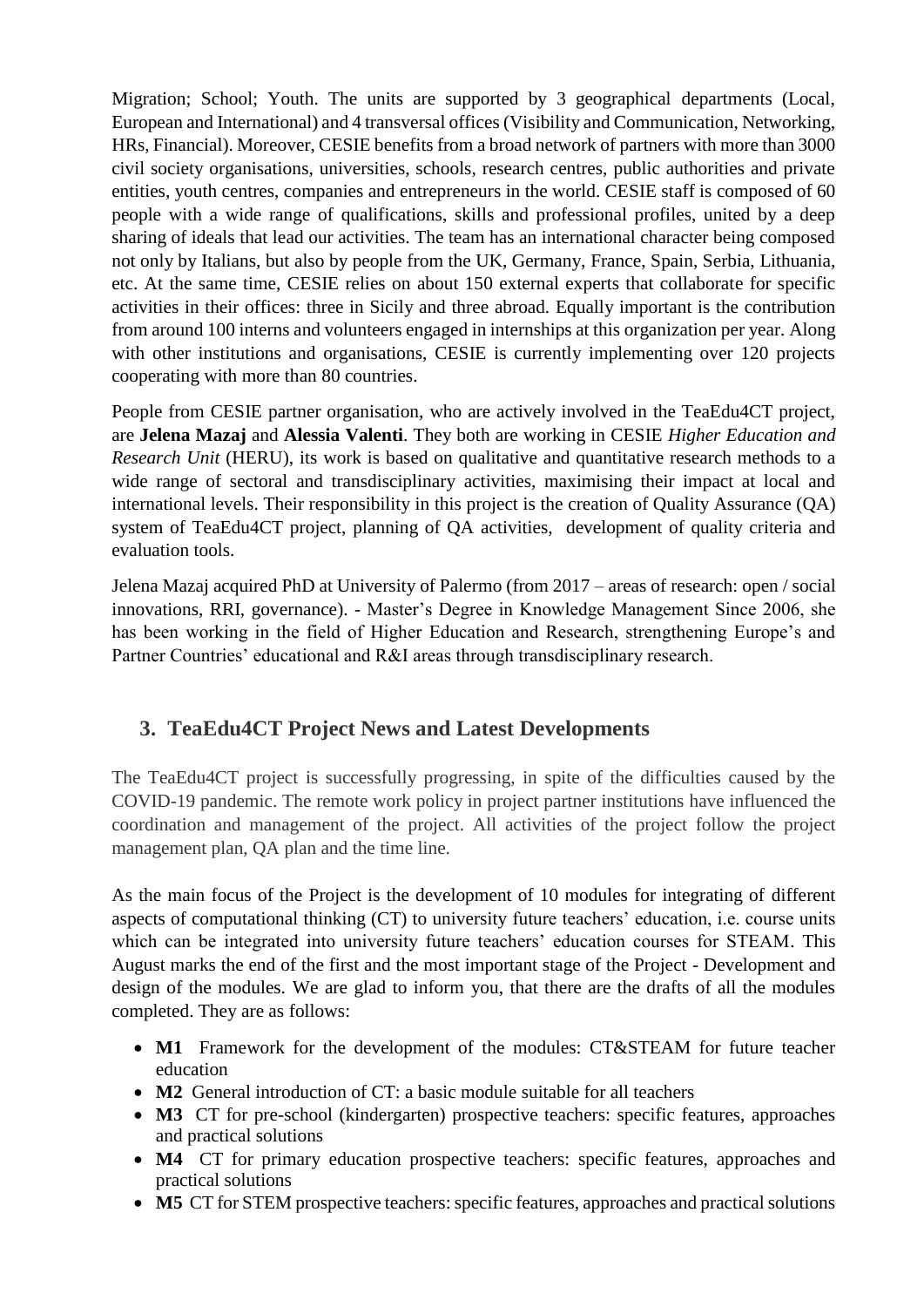- **M6** CT for informatics (computing) prospective teachers: specific features, approaches and practical solutions
- M7 CT for language arts and humanities prospective teachers: specific features, approaches and practical solutions
- **M8** Educational environments for CT: design and aspects of integration
- **M9** Using Constructivism, and Project and Challenge Driven Pedagogy for learning CT
- **M10** Technological, pedagogical and instructional design aspects of teaching CT for STEAM

The COVID-19 pandemic caused not only difficulties, but inspired the University of Wien team (Gerald Futschek, Philipp Prinzinger, Matthias Rausch, Ulrike Schäfer, Merve Sen), developing Module 6**:** *CT for informatics (computing) prospective teachers: specific features, approaches and practical solutions,* to design a game teaching the simulation skills. See below the slide from their ppt presentation during the online meeting on May 15, 2020.



The next stage, the reviewing of the developed modules will start in September.

Much attention was given to discussion and confirmation of the criteria and components of the quality assurance. CESIE & Vilnius University, responsible for QA, have developed the QA plan with annexes including instruments for internal & external quality evaluation. The planned Reviewing stage includes the internal and external evaluation of the modules of the project. The results of internal and external evaluation will be used for improvement of the quality of the modules. This has to be completed before the module piloting stage, which will start in February, 2021.

The good news, providing the evidence about the timely progress made in the project, is the Interim Report, which was handed in June, 2020, it was positively evaluated by the National Agency.